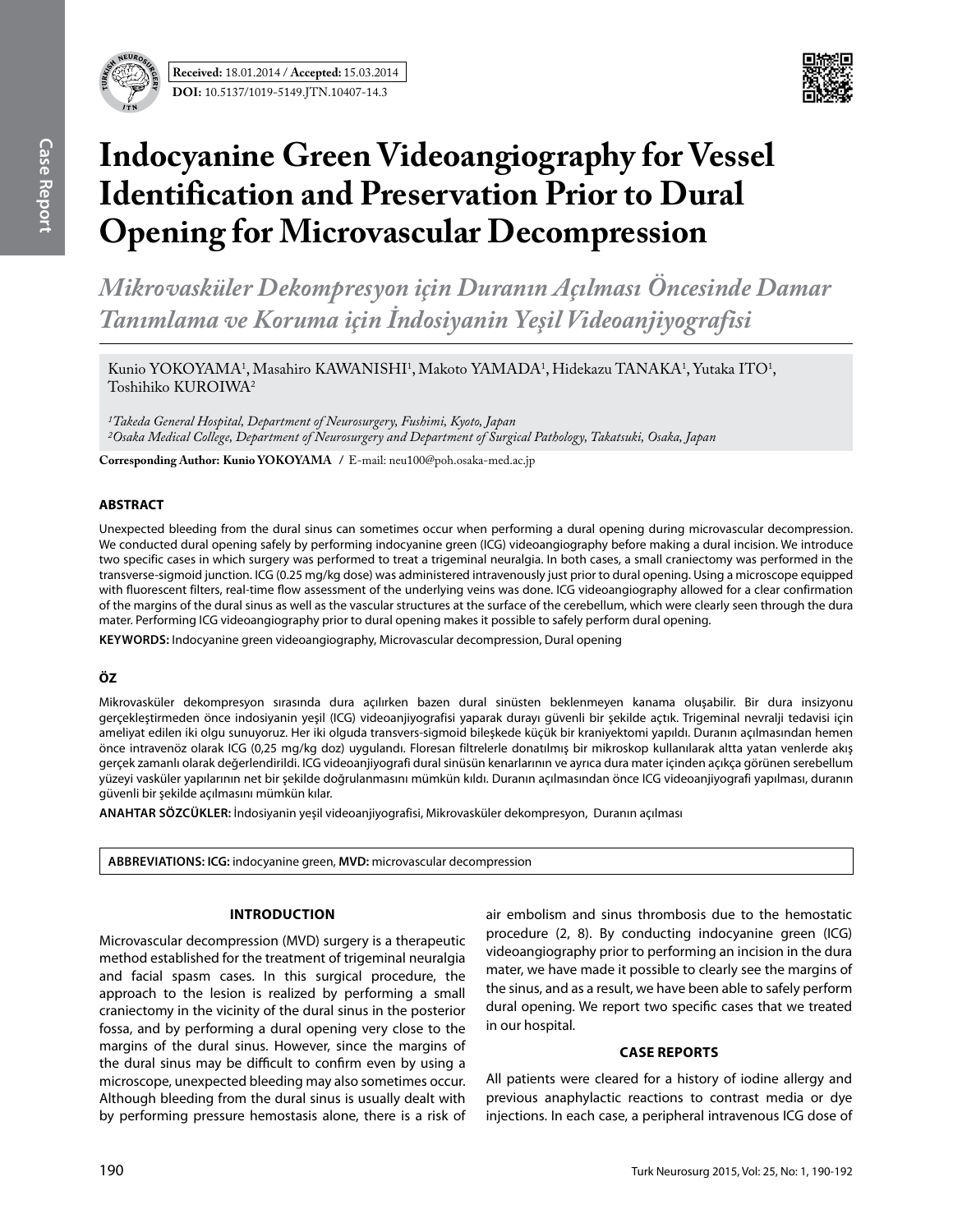0.25 mg/kg was injected as a bolus once the dura had been exposed. The venous structures were visualized in real time and marked, allowing strategic planning of the dural opening. There were no obvious complications, and the ICG worked well in each case, nicely illuminating the venous anatomy through the intact dura.

#### *Case 1:*

The patient was a 68-year-old male who was surgically treated by using the right lateral suboccipital approach because of pain, which had persisted for three years, in the area of the third branch of the right trigeminal nerve. The dura mater was exposed by performing craniectomy in the retromastoid area. The right transverse sinus could be confirmed vaguely through the dura mater, but its margins could not be identified. ICG (0.25 mg/kg dose) was administered intravenously just prior to dural opening. Using a microscope equipped with fluorescent filters, real time flow assessment of underlying veins was done. First, visualization of the blood vessels at the surface of the brain and cerebellar hemispheres was achieved; next, the transverse sinus and its margins were also successfully confirmed. Dural opening at a location extremely close to the transverse-sigmoid junction was achieved without causing any bleeding from the dural sinus, and without causing damage to the veins at the surface of the cerebellum. As a result, sufficient surgical field was successfully secured and MVD could be safely performed (Figure 1A-C).

#### *Case 2:*

The patient was a 66-year-old female who underwent surgery by using the left lateral suboccipital approach for the treatment of pain, which had persistent for two years, in the area of the third branch of the left trigeminal nerve. The dura mater was exposed by performing craniotomy in the retromastoid area. The transverse sinus was confirmed vaguely, but as expected its margins were unclear, and the veins at the surface of the brain could not be confirmed. ICG videoangiography was performed, and as a result, in the same manner as in Case 1, visualization of the cerebellar cortical vein was confirmed, and later, the transverse sinus and its margins were also clearly confirmed tardively. Dural opening was successfully and safely performed, up to a site extremely close to the transverse-sigmoid junction, and was achieved without causing any bleeding from the sinus (Figure 1D-F).

### **Discussion**

Minimally invasive surgery has recently become important even in craniotomies for the treatment of lesions in the cranial fossa, particularly in MVD for the treatment of facial spasm



**Figure 1:** Intraoperative photographs of bone window and indocyanine green videography. (A-C: Case 1, D-F: Case 2) **A)** Intraoperative photograph of craniectomy in case 1. **B)** Intraoperative indocyanine green videography demonstrates right transverse sinus (red arrow) and cortical cerebellar vein. **C)** Dural incision was performed in the direction of right transverse-sigmoid junction. **D)** Intraoperative photograph of craniectomy in case 2. **E)** Intraoperative indocyanine green videography demonstrates left transverse sinus (red arrow) and cortical cerebellar vein (yellow arrow). **F)** Dural incision was performed in the direction of left transverse-sigmoid junction.